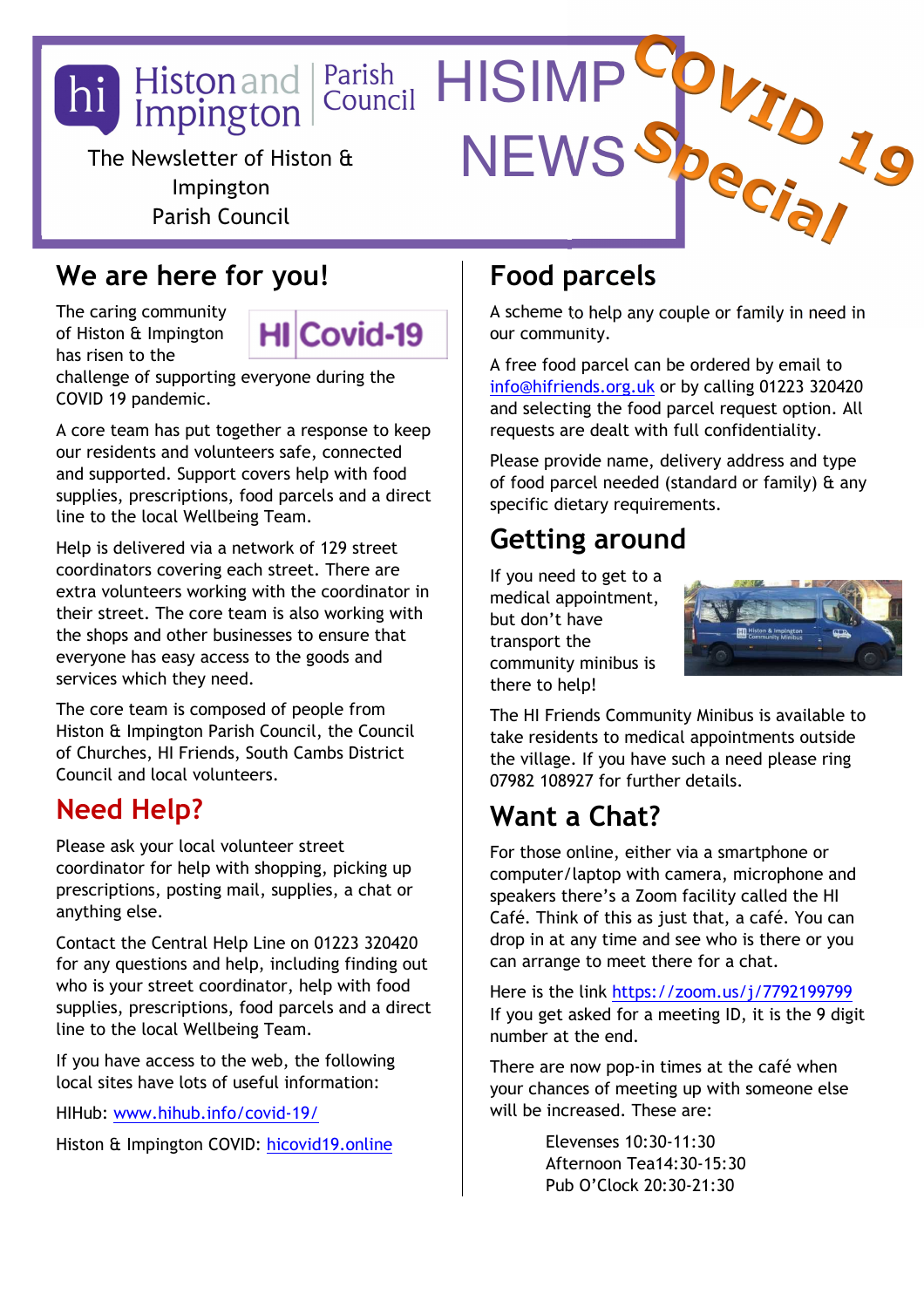# **Are you shielding?**

A number of people in our community are "shielding" - and are strongly advised to stay at home at all times and avoid any face-to-face contact to protect themselves.

They are eligible for government food parcels and other potential benefits including priority supermarket slots.

*A word of warning here.* If you are receiving these parcels but don't really need them, you should not refuse them. Doing so means that you'll lose out on other benefits. Much better is to pass on the food parcel to the village scheme (ring 01223 320420 and we'll arrange collection) by putting them onto one of the pallets or giving them straight to the Salvation Army.

## **Scams**

The consumer magazine *Which?* describes the current crisis is 'perfect storm' for scams.

The guidance for emails and texts is unchanged:

• Do **not** give out private information (such as bank details or passwords), reply to text messages, download attachments or click on any links in emails if you're not **absolutely sure** they're genuine.

Five tips to avoid scams

- *Contacted out of the blue* Legitimate organisations never ask you for your bank details or payments out of the blue.
- *Personal details* Never give cold callers your personal information. For example, don't give them your personal details to apply for refunds or government benefits for you.
- *Transfer funds* Banks will never call you to ask you to transfer your money into another bank account if they think your account security is at risk.
- *Pressurised to respond quickly* Scammers will often want to push you to rush a decision and not take the time needed to think it through.
- *Take a moment* If something seems odd, take a moment out to think it through. Check the details and ask your street coordinator, a friend or relative for their opinion.

# **How you can help**

#### **Volunteering**

If you're already a street coordinator or volunteer - **THANK YOU!**

If you're not - could you be? The roles aren't arduous - you may be asked to collect a prescription or do some shopping - but that'll make a real difference to people who are shielding or self-isolating.

If you would like to join in with supporting our community, please email our Parish Council Office on clerk@hisimp.net or call 01223 235906.

Hours available Monday to Friday 9.30am to 3.30pm

#### **Food**

Just a few weeks ago, a scheme designed to encourage our local community to donate food and funds to support those in need during the COVID-19 crisis was launched.

This scheme has been going from strength to strength. The pallet donation scheme, brain child of Nick Wood, now has eight pallets distributed across Histon & Impington, all of which receive regular and plentiful donations of food. Donations to the pallets are collected by a team of local volunteers and distributed by Georgina Symons of the Salvation Army to people in need within our community.

The pallets can be found at the following locations:

- Baptist Church porch
- Methodist Church driveway
- Histon Salvation Army premises, Impington Lane
- Impington Village College
- Burial Ground entrance (Mill Lane)
- Clay Street/Cottenham Rd junction
- Villa Road/The Crescent grass triangle
- Cambridge Road/Lone Tree Avenue grass triangle

Details of suggested contributions can be found at: www.hihub.info/news/community-foodparcel-scheme-launches/

As well as the pallet food donations, you are able to help by donating money. A dedicated bank account has been set up and if anyone would like to make a financial contribution the details are as follows:

Account name: *Friends of Histon & Impington Community;* Sort Code: 20 17 20; Account number: 83985849

Following an article in HIHub the response has been incredibly generous. An article in HIHub in mid-May reported that David Wilson, treasurer of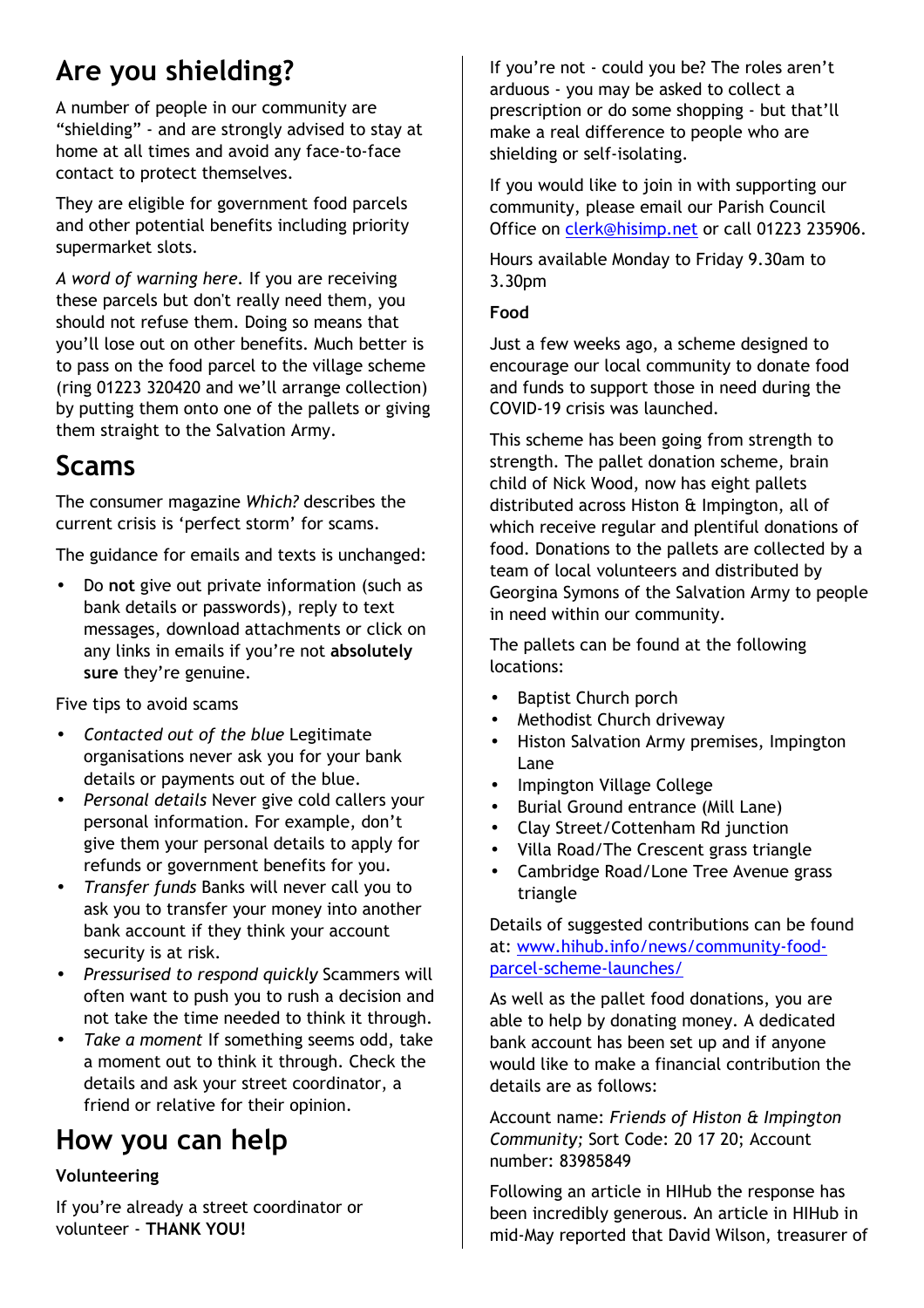HI Friends, said that they may struggle to spend it all on food parcels!

However, the need for provision of food parcels may well go on for some time, so HI Friends would love to keep receiving donations. If there is money left, then a proportion of them might end up being allocated to support other projects that HI Friends are involved with in response to the COVID-19 crisis. All money will go towards helping those in need locally.

#### **Good neighbour**

At this time, being a good neighbour, looking out for others nearby, or even stopping for a chat (socially distancing, of course) is so important.

And if you know a neighbour or friend who, you believe, may need our help, please reach out. You can call St Andrew's Church on 01223 320420 and get through to someone who will help you. No problem is too small. We have a team of people who will take your call and deal with any request with the confidentiality, respect, and integrity it deserves.

### **The 'new normal'**

The world has changed, and continues to change. That's both very personal (lockdown) and also business (working from home, use of cash et al). Whatever it is, the 'new normal' will (probably, hopefully?) be different to what was normal in pre-COVID19 times.

And finally getting there will take time - we need a vaccine and/or great treatment before we can drop social distancing etc. So there may be a couple of stages to get there.

We've got a chance to influence that - at least tweak how the new normal comes to Histon & Impington. If you'd like to have an input about that please contact Brian Ing, consult.ing@btinternet.com

On one very specific detail, the Government is trying to get us to walk and cycle more - and is even offering cash to try to help that happen! And locally, the Mayor (of the Cambridgeshire and Peterborough Combined Authority) and Cambridgeshire County Council are looking to bring forward schemes.

Have you got ideas how we might help more people to walk and cycle in Histon & Impington?

Do let us have those for our Highways Committee via the Parish Clerk - clerk@hisimp.net

### **Car Care**

If you've got a car that you're not using much or at all you'll want to know how to take care of it for when you do need it.

Money Saving Expert has put together some guidance working with the AA, RAC and Green Flag - https://tinyurl.com/y8cejgl6

Of course you need to think about keeping your battery charged, but just rolling the car a little will help ensure your tyres stay supple.

Also, if you do run your engine then running the air conditioning, if you have it, is a good idea.

But whatever, **don't** break lockdown rules just to look after your car.

### **Shops & Businesses**

(correct as at 17th May - but **subject to change**)

Barclays Bank - Monday, Thursday, Friday 9:30am to 12pm

Barkers Bakery - Monday to Saturday 7am to 1pm

Buckingham and Stanley - Monday to Friday 8am to 5pm

Cambridge Building Society - Thursday 10am to 4pm

Co-Op - Monday to Saturday 9am to 8pm; Sunday 11am to 8pm. Priority shopping 8am to 9am; Sunday 10am to 11am

Gulf Petrol Station - Monday to Saturday 8am to 4pm; Sunday 8am to 12pm

Histon Chop Shop - Tuesday, Friday 9am to 12pm, 2pm to 6pm; Wednesday 2:30pm to 6pm; Saturday 9am to 1pm; Sunday 10am to 12pm

Post Office - Monday to Friday 7:30am to 2pm; Saturday 7:30am to 1pm

Print Out - closed but taking orders over the phone or by email

Station Stores - Monday to Saturday 7am to 6pm; Sunday 7am to 2pm

Station Road Garage- Monday to Friday 8am to 5:30pm, Saturday 8:30am to 12:30pm

Tesco - Monday - Sunday 6am to 10pm

Well Pharmacy, Histon - Monday to Saturday 10am to 12:30pm, 2pm to 6pm

Well Pharmacy, Impington - Monday to Friday 10am to 12:30pm, 2pm to 6pm